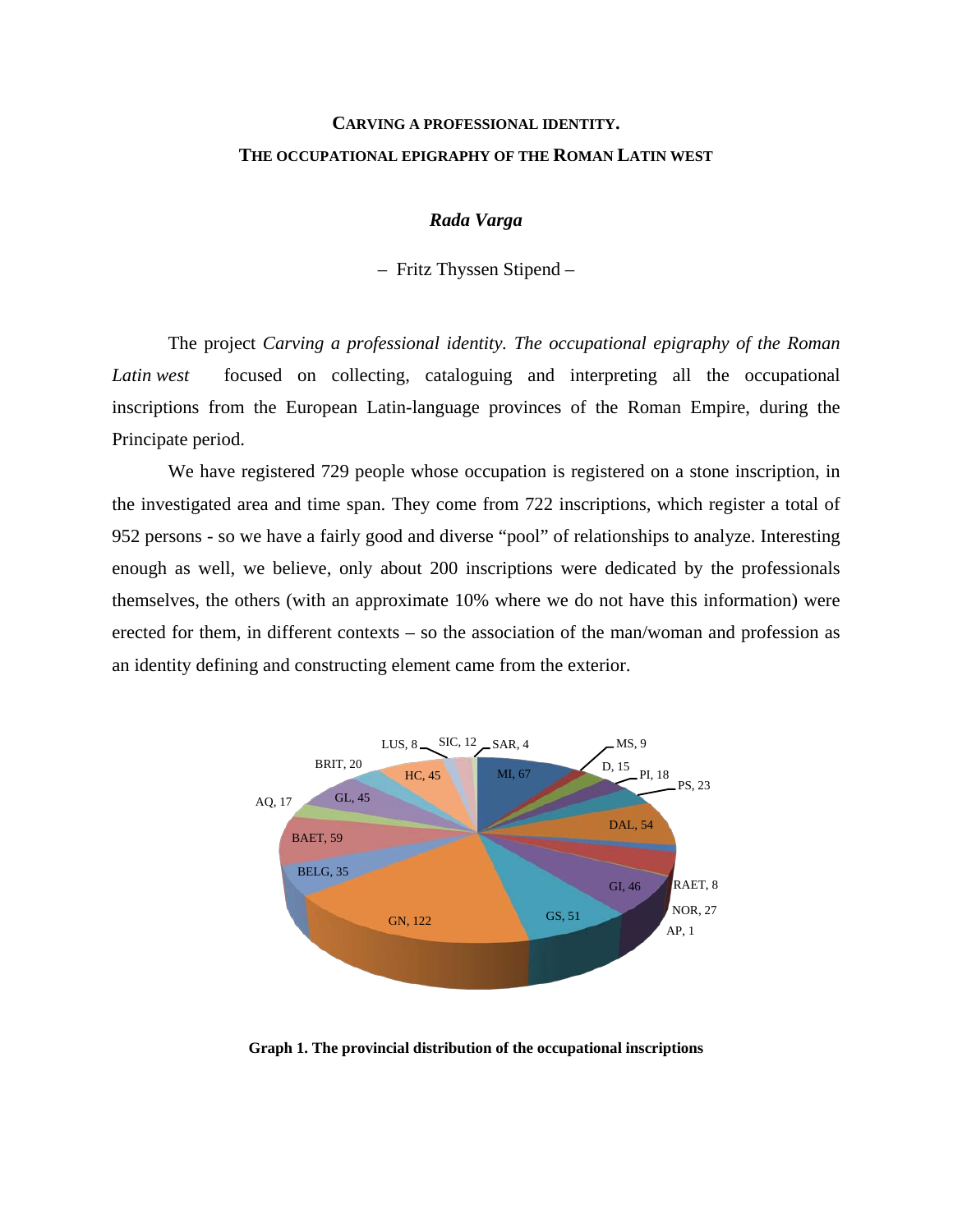On the analytical side, we have managed to extract a list of all professions attested epigraphically and their variations. While still in work, the lexicon will look more or less like:

| Occupation                              | <b>Occupation code</b> | <b>Attestations</b>    |
|-----------------------------------------|------------------------|------------------------|
| actor                                   | 2 2 5 2 0              | 00006D Votive          |
| servus actor (00010NOR)                 |                        | 00013D Votive          |
|                                         |                        | 00014D Votive          |
|                                         |                        | 00023MI Funerary       |
|                                         |                        | 00010PS Funerary       |
|                                         |                        | 00010NOR Votive        |
| capsarius                               | 0 6101                 | 00008GS Votive         |
|                                         |                        | 00016PI Votive         |
|                                         |                        | 00017PI Funerary       |
|                                         |                        | 00023PS Funerary       |
| negotiator                              | 4 3200/4 5130          | 00001D Funerary        |
| negotias $(00001PI)$                    |                        | 00002D Votive          |
| negotians<br>(000005PS,<br>00015PS,     |                        | 00002D Votive          |
| 00014DAL)                               |                        | 00004D Votive          |
| vinarius<br>(00013NOR,<br>negotians     |                        | 00005D Votive          |
| 00001MI)                                |                        | 00005D Votive          |
| negotiator<br>artis<br>cretariae<br>et. |                        | 00002PI Votive         |
| flaturariae (00005RAET)                 |                        | 00002PS Funerary       |
| negotiator cretarius (00008DAL)         |                        | 00003PS Votive         |
| negotiator lanarius (00006DAL)          |                        | 00016DAL Funerary      |
| negotiator oleario (00029DAL)           |                        | 00023DAL Funerary      |
| negotiator vestarius (00003RAET)        |                        | 00037DAL Funerary      |
|                                         |                        | 00041DAL Funerary      |
|                                         |                        | 00006NOR Funerary      |
|                                         |                        | 00006RAET Construction |
|                                         |                        | 00008RAET Votive       |
|                                         |                        | 00008RAET Votive       |
|                                         |                        | 00001MI Funerary       |
|                                         |                        | 00005RAET Funerary     |
|                                         |                        | 00008DAL               |
|                                         |                        | 00006DAL               |
|                                         |                        | 00029DAL Funerary      |
|                                         |                        | 00003RAET Funerary     |

In order to efficiently quantify and analyze the professions, we have resorted to the only historical occupational classification system available so far: HISCO. HISCO means the *Historical International Classification of Occupations* and represents a uniform classified list of the professions attested from the  $16<sup>th</sup>$  century up to the present time in the western world; it was created and is being developed by the International Institute of Social History (Amsterdam).<sup>[1](#page-1-0)</sup> Implicitly, the system had to be adapted to the Roman realities: we had to give up or ignore some of the very specialized branches and for integrating some professions in an occupational group or another, we had to accept a *mutatis mutandis* process.

<span id="page-1-0"></span><sup>&</sup>lt;sup>1</sup>[http://historyofwork.iisg.nl/.](http://historyofwork.iisg.nl/)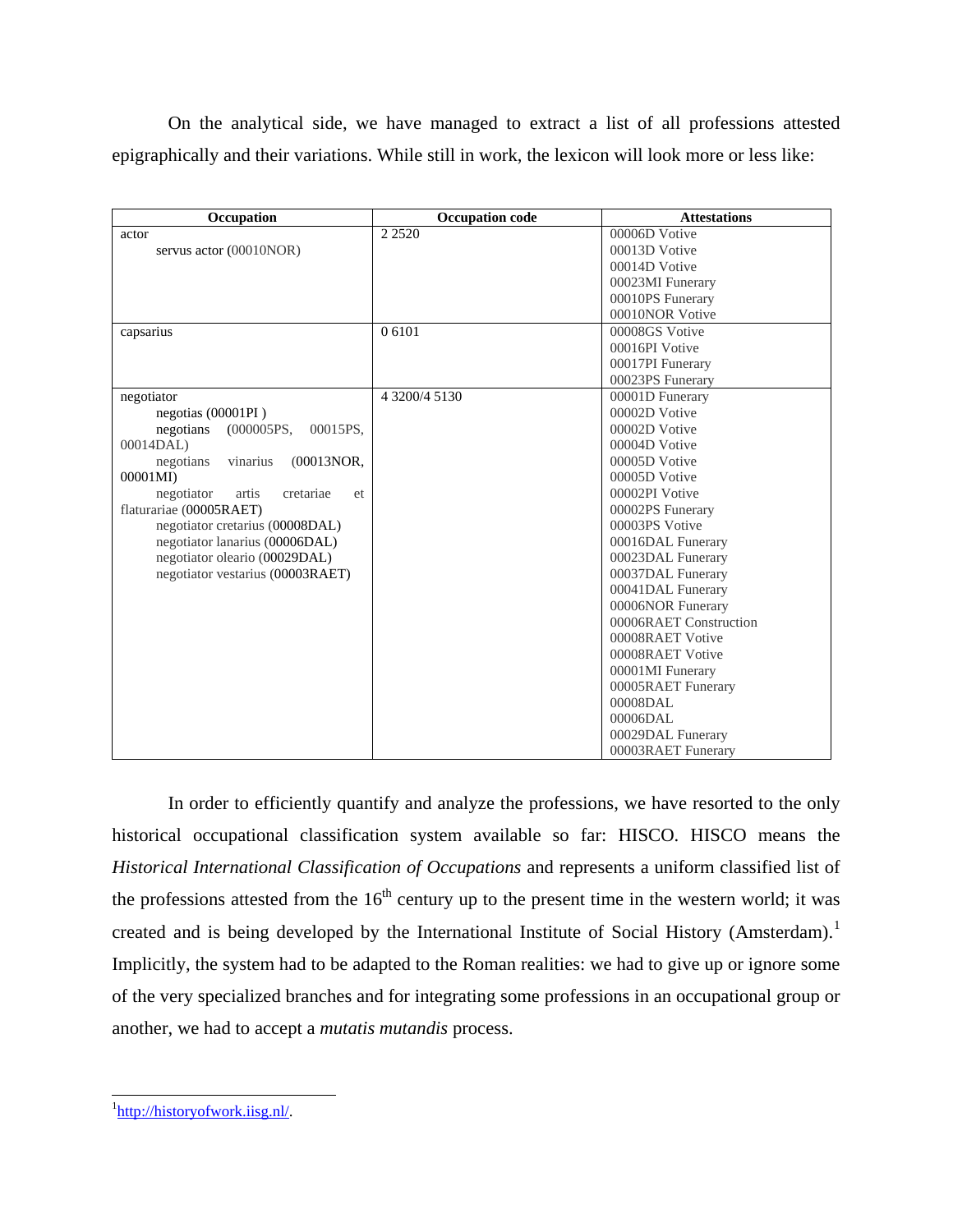Basically, the HISCO classification has nine major groups, each divided in a number of sub-groups, divided further on, until we get to five-figures numbers. The HISCO charts obtained for the modern periods are quite complex, with a clear male-female distinction in various occupational fields. Ours won't be so, as the Roman epigraphic realities are not so minute. Getting to our database, we have tried to make it as efficient as possible and finally, the major categories in which our professionals were integrated are:

Major groups 0-1: Professionals trained in "hard" sciences and related fields & Professionals trained in arts and sports-related fields

Major group 2: Administrative personnel

Major group 3: Clerical workers (private)

Major group 4: Sales workers

Major group 5: Service workers

Major group 6: Agricultural, animal husbandry and forestry workers, fishermen and hunters

Major group 7-8-9: Processors of natural raw materials & Craftsmen

More details on this classification and encoding system, as well as the first case-studies results obtained by working on the professions from certain provinces, are available in the article *The occupational epigraphy of provinces Moesia and Dacia*. While this case-study had a geographical focus, we have also worked on specific professional groups: the medical personnel and the merchants/traders attested in Moesia, Dacia and Pannonia. Both types of analyses were very convincing and for the planned book we intend to follow both directions and to undertake research focusing on certain areas, as well as transversally, focusing on professions or professional groups.

The groups' studies led us, inevitably, to SNA – social network analyses. For this, we are currently employing Gephi and the results look quite promising. We will thus present one example of a resulted graph, the first one presenting the network of professional relations from Moesia Inferior. While the graph might look rather "primitive", as we have just begun to learn how to employ the SNA tools, we can clearly see the crystallization of the large professional groups: Groups 0/1 and 4 (according to HISCO), in the right-lower part of the image and respectively right-upper part. While in this stage the network visualizations only